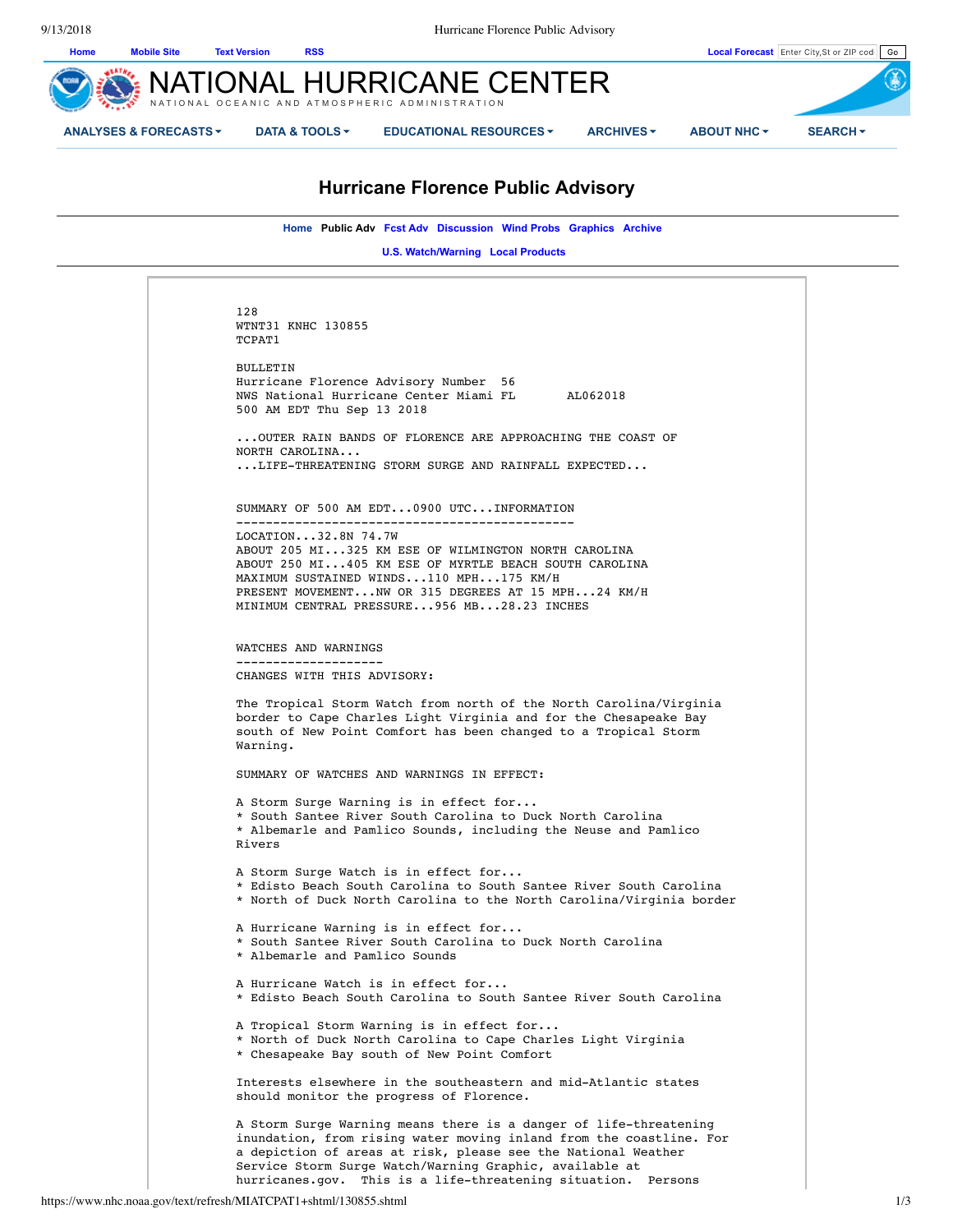### 9/13/2018 Hurricane Florence Public Advisory

located within these areas should take all necessary actions to protect life and property from rising water and the potential for other dangerous conditions. Promptly follow evacuation and other instructions from local officials.

A Storm Surge Watch means there is a possibility of lifethreatening inundation, from rising water moving inland from the coastline.

A Hurricane Warning means that hurricane conditions are expected somewhere within the warning area, in this case within the next 12 to 24 hours. Preparations to protect life and property should be nearing completion.

A Hurricane Watch means that hurricane conditions are possible within the watch area. A watch is typically issued 48 hours before the anticipated first occurrence of tropical-storm-force winds, conditions that make outside preparations difficult or dangerous.

A Tropical Storm Warning means that tropical storm conditions are expected somewhere within the warning area.

For storm information specific to your area, including possible inland watches and warnings, please monitor products issued by your local National Weather Service forecast office.

## DISCUSSION AND OUTLOOK

---------------------- At 500 AM EDT (0900 UTC), the center of Hurricane Florence was located near latitude 32.8 North, longitude 74.7 West. Florence is moving toward the northwest near 15 mph (24 km/h), and this general motion, accompanied by a gradual decrease in forward speed, is expected to continue through today. A turn to the west-northwest and west at an even slower forward speed is expected tonight and Friday, and a slow west-southwestward motion is forecast Friday night and Saturday. On the forecast track, the center of Florence will approach the coasts of North and South Carolina later today, then move near or over the coast of southern North Carolina and eastern South Carolina in the hurricane warning area tonight and Friday. A slow motion over eastern South Carolina is forecast Friday night through Saturday night.

Maximum sustained winds are near 110 mph (175 km/h) with higher gusts. Little change in strength is expected before the center reaches the coast, with weakening expected after the center moves inland.

Florence is a large hurricane. Hurricane-force winds extend outward up to 80 miles (130 km) from the center and tropical-storm-force winds extend outward up to 195 miles (315 km). A NOAA buoy located about 80 miles (130 km) south of the center of Florence has recently reported sustained winds of 52 mph (83 km/h) with a gust to 64 mph (104 km/h).

The estimated minimum central pressure is 956 mb (28.23 inches).

### HAZARDS AFFECTING LAND

---------------------- STORM SURGE: The combination of a dangerous storm surge and the tide will cause normally dry areas near the coast to be flooded by rising waters moving inland from the shoreline. The water has the potential to reach the following heights above ground if peak surge occurs at the time of high tide...

Cape Fear NC to Cape Lookout NC, including the Neuse, Pamlico, Pungo, and Bay Rivers...9-13 ft North Myrtle Beach SC to Cape Fear NC...6-9 ft Cape Lookout NC to Ocracoke Inlet NC...6-9 ft South Santee River SC to North Myrtle Beach SC...4-6 ft Ocracoke Inlet NC to Salvo NC...4-6 ft Salvo NC to North Carolina/Virginia Border...2-4 ft Edisto Beach SC to South Santee River SC...2-4 ft

The deepest water will occur along the immediate coast in areas of onshore winds, where the surge will be accompanied by large and destructive waves. Surge-related flooding depends on the relative timing of the surge and the tidal cycle, and can vary greatly over short distances. For information specific to your area, please see